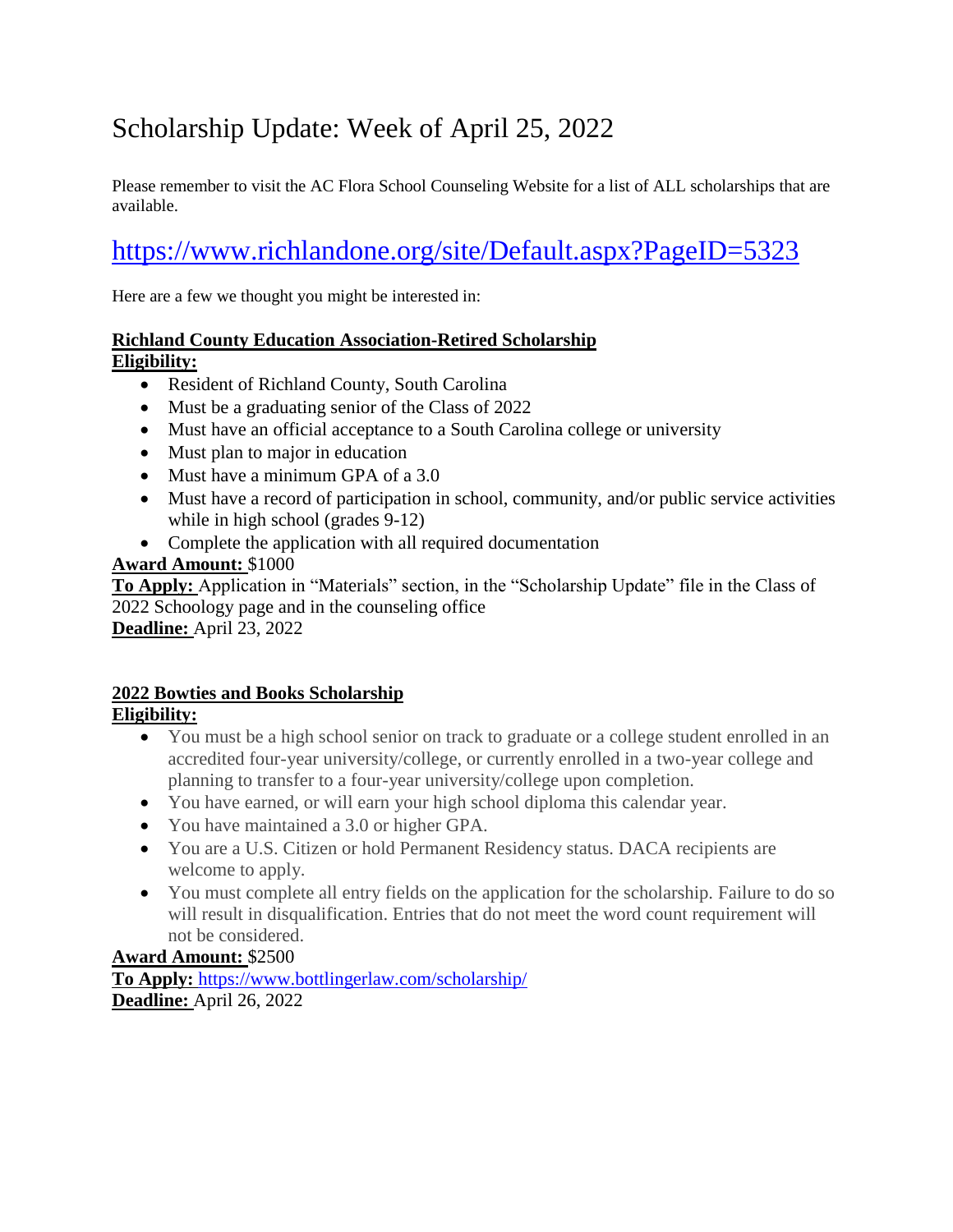# **WWDM Brenda Jones Memorial Scholarship**

- **Eligibility:**
	- Must be an African American high school senior residing in Richland, Lexington, Newberry, Faiurfield, or Sumter Counties
	- Have a cumulative grade point average of at least a 3.0
	- Be accepted to an accredited college or university at the time of the scholarship award
	- Meet financial need requirement
	- Complete all application requirements

# **Award**: \$5000

**Apply:** Found in the "Materials" section in the "Scholarship Updates" file of the Class of 2022 Schoology page or in the Counseling office on the scholarship wall **Deadline:** April 29, 2022

# **The Rice Vinskus Scholarship**

- Student Eligibility:
- o Be the child (Biological, adopted, or stepchild) or dependent of a parent or legal guardian with breast cancer. This scholarship applies whether the parent is in treatment, in remission, or has passed.
- o Be a South Carolina Resident and a United States citizen
- o Have acceptance as a full-time (12 or more credits) undergraduate (freshman through senior) at an accredited four year college or university
- o Have a minimum 2.5 GPA based on a 4.0 scale
- o Have a need for financial assistance to attend college
- o High School Student (Grades 9-12); complete essay

Award: Varies

Apply: <http://www.rvscholarship.org/apply.php> Deadline: April 30, 2022

# **The Brittany K. Brooker Foundation Scholarship**

- Student Eligibility:
	- Must be an African American female high school senior living in the City of Columbia, South Carolina or Baltimore City, Maryland. - *Must live within the City boundaries.*
	- Must be entering a U.S. accredited college or university as a full-time student.

### Application Requirements

- Meet all requirements of Eligibility Criteria.
- Complete attached Application.
- Write required Essay.
- Proof of acceptance into an accredited college or university.
- Most recent high school transcript.
- One (1) Letter of Recommendation.
- Copy of FAFSA.

Additional information may be requested.

### Award: \$1000

Apply: <https://brittanykbookergives.org/the-scholarship> Deadline: April 30, 2022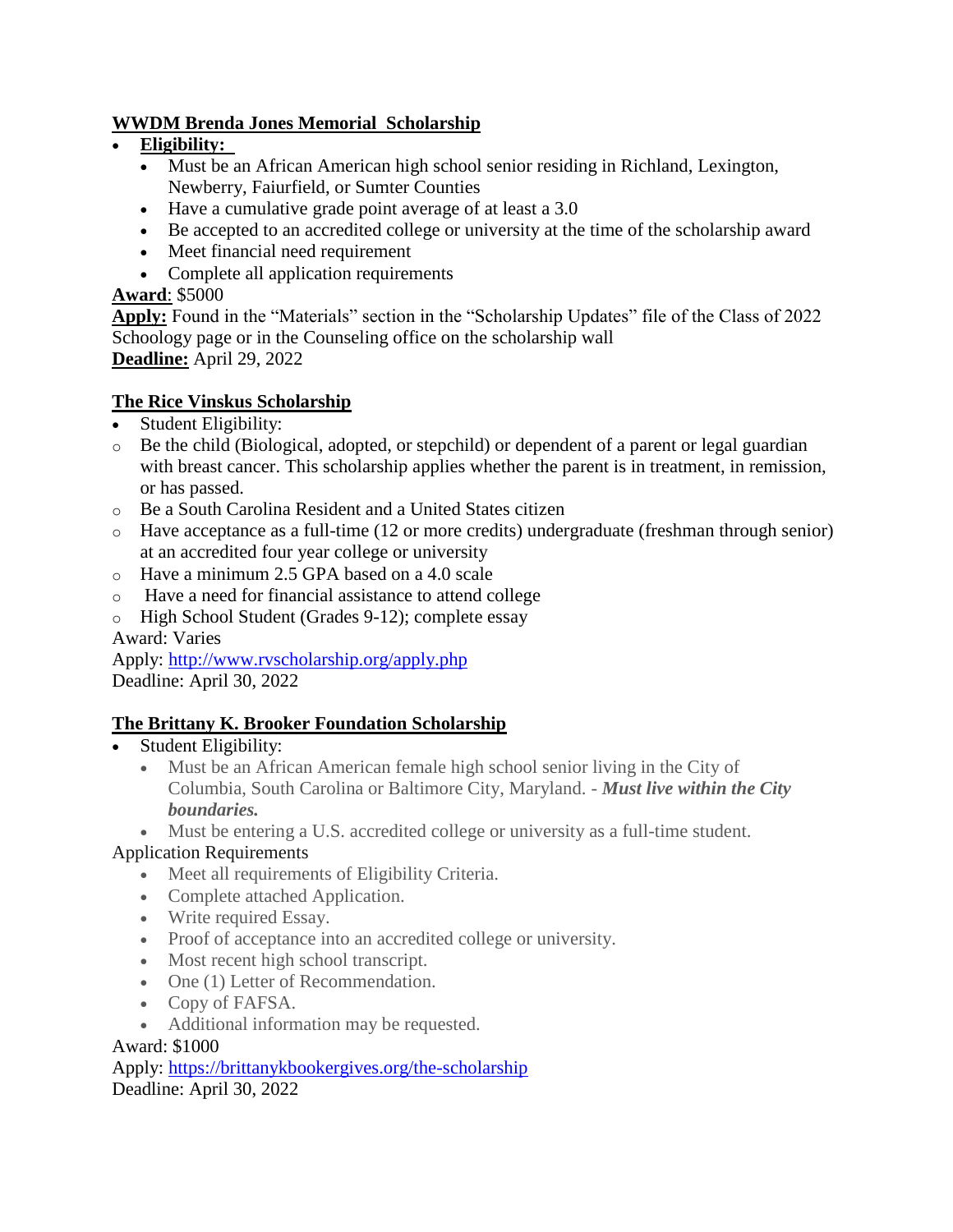# **2022 Joye Scholarship Program**

# **Eligibility:**

- All applicants should:
	- Be graduating seniors in South Carolina
	- Plan to attend a four-year institution of higher learning in the fall
	- Selection of the recipients is based on the creative entry, school activities, positions of leadership, special honors and awards, community involvement, academic performance, and professional pursuits
	- Submit all required paperwork.

# **Award Amount**:  \$2000

**To Apply:** [https://www.joyelawfirm.com/joye-scholarship-program/;](https://www.joyelawfirm.com/joye-scholarship-program/) Application also in the counseling office **Deadline:**May 1, 2022

# **2022 Joye HBCU Scholarship Essay Contest**

# **Eligibility:**

- All applicants should:
	- Be graduating seniors in South Carolina
	- Plan to attend a Historically Black College or University within the US in the fall
	- Submit all required paperwork.

# **Award Amount**:  \$2000

**To Apply:** <https://www.joyelawfirm.com/hbcu-scholarship-program/>; Application also in the counseling office

**Deadline:**May 1, 2022

#### **School Spirit, Yes I Do Scholarship Eligibility:**

- All applicants should:
	- The scholarship is open to all high school seniors in the United States who will be attending college in 2022 (community college or a 4-year university!)
	- Applicants must write a short essay (300-500 words or more) to show us how you demonstrate school spirit

#### **Award Amount**:  \$1500 **To Apply:** https://1stplacespiritwear.com/scholarship **Deadline:**May 1, 2022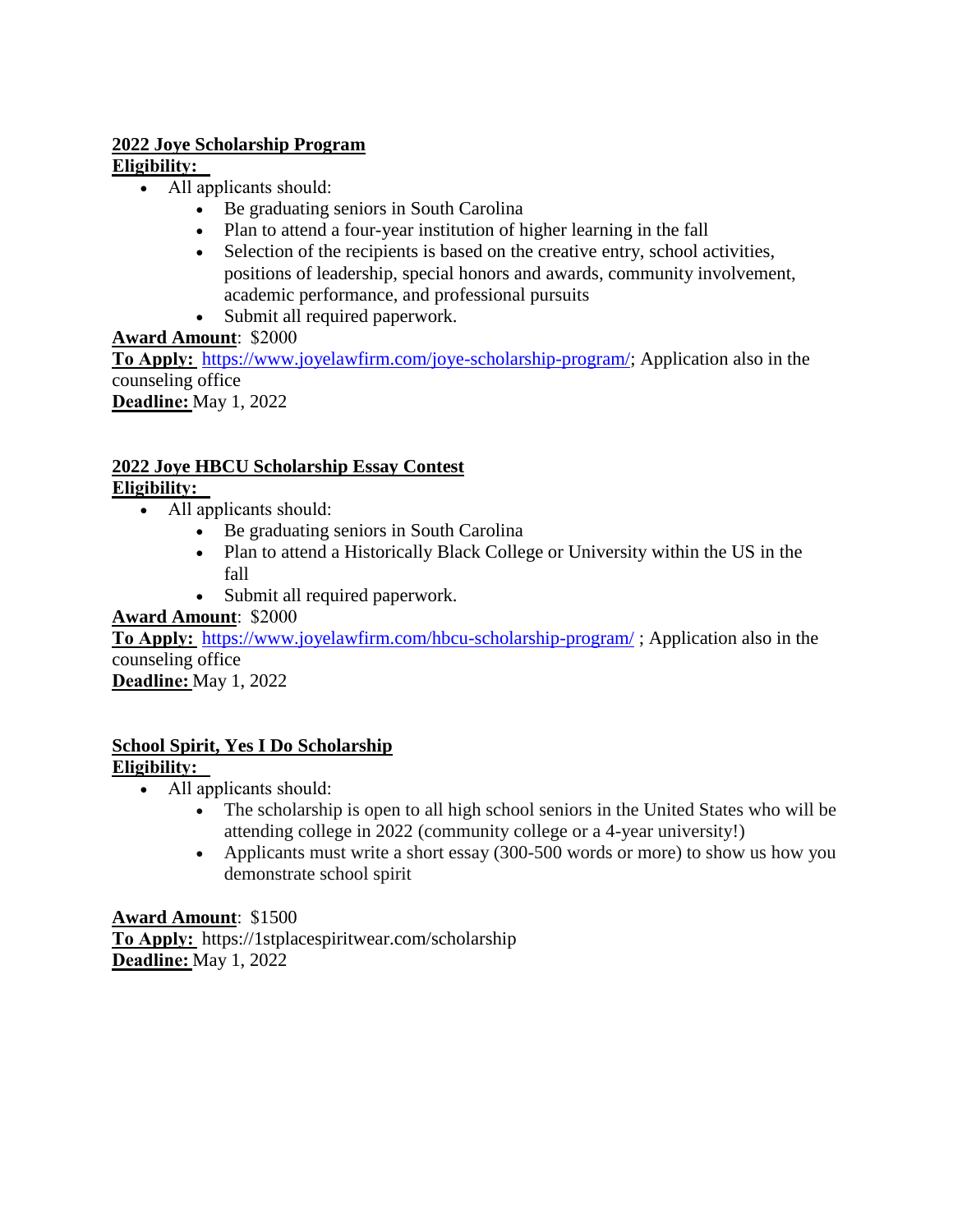# **Representative Beth Berstein Women's Leadership Scholarship**

- Student Eligibility:
	- Be a Female, graduating Senior
	- Resides in SC House District 78 (to view eligibility, visit [www.scstatehouse.gov/legislatorssearch.php\)](http://www.scstatehouse.gov/legislatorssearch.php)
	- Attend a South Carolina university, college, or technical college in the Fall of 2022
	- Scholarship is based on :
		- $\checkmark$  Family need
			- $\checkmark$  Family size and age
			- $\checkmark$  Other scholarships received
			- $\checkmark$  Extenuating circumstance
		- $\checkmark$  Academics
		- $\checkmark$  Submitted Application

Award: \$1000

Apply: <http://www.rvscholarship.org/apply.php> Deadline: May 2, 2022

#### **Dr. John R. Stevenson Music Scholarship Eligibility:**

- All applicants should:
	- Be a Richland One high school senior
	- Plan to pursue post-secondary study in music

# **Award Amount:** \$2500

# **To Apply:**

[https://www.richlandone.org/site/default.aspx?PageType=3&DomainID=4&ModuleInstanceID=](https://www.richlandone.org/site/default.aspx?PageType=3&DomainID=4&ModuleInstanceID=34473&ViewID=6446EE88-D30C-497E-9316-3F8874B3E108&RenderLoc=0&FlexDataID=38957&PageID=1) [34473&ViewID=6446EE88-D30C-497E-9316-](https://www.richlandone.org/site/default.aspx?PageType=3&DomainID=4&ModuleInstanceID=34473&ViewID=6446EE88-D30C-497E-9316-3F8874B3E108&RenderLoc=0&FlexDataID=38957&PageID=1)

[3F8874B3E108&RenderLoc=0&FlexDataID=38957&PageID=1](https://www.richlandone.org/site/default.aspx?PageType=3&DomainID=4&ModuleInstanceID=34473&ViewID=6446EE88-D30C-497E-9316-3F8874B3E108&RenderLoc=0&FlexDataID=38957&PageID=1) ; Found in the "Materials" section in the "Scholarship Updates" file of the Class of 2022 Schoology page or in the Counseling office on the scholarship wall

**Deadline:** May 6, 2022

### **Dr. Percy A. Mack Leadership Scholarship Eligibility:**

- All applicants should:
	- Be a Richland One high school senior
	- Demonstrate leadership skills and potential as a well-rounded involvement of cocurricular activities

# **Award Amount:** \$1000

# **To Apply:**

[https://www.richlandone.org/site/default.aspx?PageType=3&DomainID=4&ModuleInstanceID=](https://www.richlandone.org/site/default.aspx?PageType=3&DomainID=4&ModuleInstanceID=34473&ViewID=6446EE88-D30C-497E-9316-3F8874B3E108&RenderLoc=0&FlexDataID=38956&PageID=1) [34473&ViewID=6446EE88-D30C-497E-9316-](https://www.richlandone.org/site/default.aspx?PageType=3&DomainID=4&ModuleInstanceID=34473&ViewID=6446EE88-D30C-497E-9316-3F8874B3E108&RenderLoc=0&FlexDataID=38956&PageID=1)

[3F8874B3E108&RenderLoc=0&FlexDataID=38956&PageID=1](https://www.richlandone.org/site/default.aspx?PageType=3&DomainID=4&ModuleInstanceID=34473&ViewID=6446EE88-D30C-497E-9316-3F8874B3E108&RenderLoc=0&FlexDataID=38956&PageID=1) ; Found in the "Materials" section in the "Scholarship Updates" file of the Class of 2022 Schoology page or in the Counseling office on the scholarship wall

**Deadline:** May 6, 2022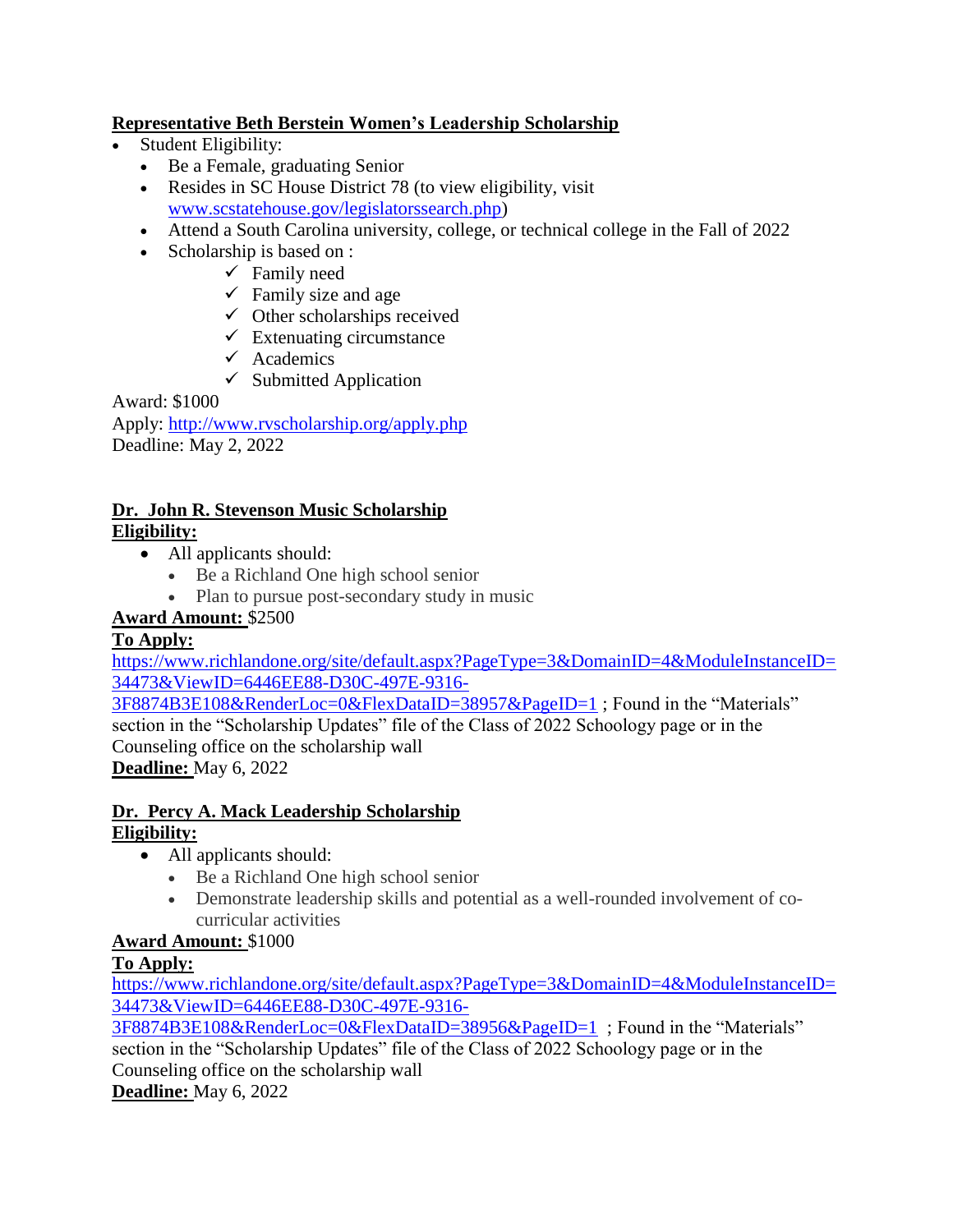# **CPL. Phyllis Y. Henderson Memorial Scholarship Eligibility:**

- All applicants must:
	- o Be a US Citizen
	- o Be a graduating high school senior OR enrolled as a part-time/full-time college student (2-year or 4-year college or university)
	- o Be able to demonstrate strong academic performance (minimum 3.0 GPA) Plan to (or currently) **major/minor in Criminal Justice**
	- o Demonstrate at school or within the community the attributes of leadership, integrity, and community service
	- o Must have a Google login to view/apply

# **Award Amount:** \$5000

**To Apply:** <https://blackandmissinginc.com/pyh/> **Deadline:** May 8, 2022

### **AGL Over the Rainbow Scholarship Eligibility:**

- All applicants must submit:
	- 1.) A short video (3 minutes) or sample of your highlighted performances or artwork.
	- 2.) A resume of your musical, theatre, art, or chorus background.

3.) Up to three letters of reference from teachers or mentors, emailed from them

# to [scholarship@aglfoundation.org](mailto:scholarship@aglfoundation.org)

4.) A copy of the acceptance letter from the college you will be attending in the fall. If timing makes this impossible, a listing of your applications with plans to attend.

# **Award Amount:** \$1000

**To Apply:** <https://aglfoundation.org/scholarship-application> **Deadline:** May 15, 2022

# **Rudolph Canzater Scholarship**

# **Eligibility:**

All applicants should:

- Be a resident of the Sixth Congressional District of South Carolina or attending a college, university, or technical school in the Sixth Congressional District.
- Be a Spring 2022 graduating High School Senior entering as a first-time freshman at an institution of higher learning in the fall of 2023.
- **Must provide an accurate email account.**
- Must have a minimum of 2.5 on a 4.0 scale.
- Must submit proof of income.
	- **FAFSA** (lines 84-87)
	- If above lines state "Transfer to IRS," please submit another proof of income.
- Must submit a high school transcript (unofficial/official)
- Must submit college, university, or technical school acceptance letter.
- Must submit a 4×4 **professional headshot photograph**.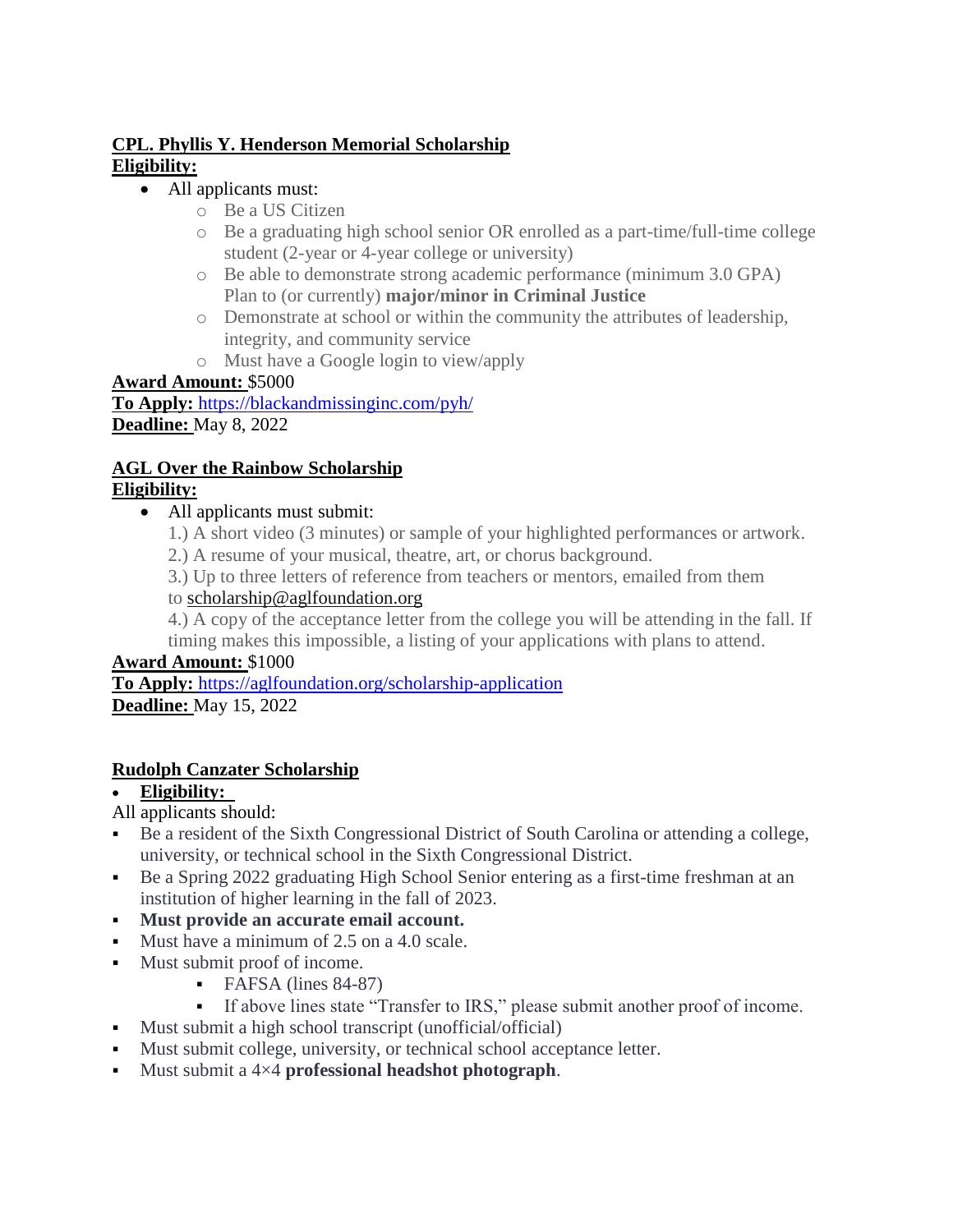Must submit a 500 word essay indicating career goals and how this scholarship will assist with meeting these goals.

### **Award**: \$500

**Apply:** <https://www.jecsrf.org/canzater-classic-application/> **Deadline:** May 20, 2022

### **2022 Fourth Circuit Essay Contest**

### **Eligibility**:

- All applicants should:
	- Contest is open to all students currently in grades 9-12 from Maryland, North Carolina, South Carolina, Virginia, and West Virginia

**Award:** 1 st Place- \$2000; 2nd Place- \$1500; 3rd Place- \$1000

**Apply:** <https://www.ca4.uscourts.gov/information-for/educational-outreach/essay-contest-2022> **Deadline:** May 27, 2022

#### **The Landrum Washington Legacy Scholarship Fund Eligibility:**

- o All applicants should:
- Be a high school graduate.
	- o Demonstrate leadership ability and has engaged in community services.
	- o Submit an application and two (2) letters of recommendations. (The recommendations may come from a school, community, church representative, or an employer who is not related by blood or marriage; recommendations must be signed and on appropriate letterhead).
	- o Submit a typed essay (minimum of 500 words). (Essay topics are on bottom of application).
	- o Have a minimum 2.5 GPA (4.00 scale).
	- o Submit a copy of high school transcript.
	- o Submit a copy of an acceptance letter from an accredited institution (two or four-year college).
	- o PLEASE INCLUDE THE ABOVE INFORMATION IN ONE COMPLETE PACKET. Application packets will be graded on neatness, grammatical structure, accuracy, etc.

### **Award Amount:** \$500

**To Apply:** [AC](http://www.hamptonwildlifefund.org/scholarship.html) Flora School Counseling Office and on Class of 2022 Schoology in Materials Under Scholarship Updates or<https://lwlegacyfund.org/contact-us> **Deadline:** June 15, 2022

# **2022 Horatio Alger Career and Technical Scholarship Eligibility:**

- Have completed high school (or earned a high school equivalency credential)
- Cannot be taking pre-requisite courses and must be enrolled in your program
- Must be enrolled full-time by Fall 2022 to be eligible.
- Exhibit a strong commitment to pursue and complete a career or technical program (up to 2 years) at an accredited non-profit post-secondary institution in the United States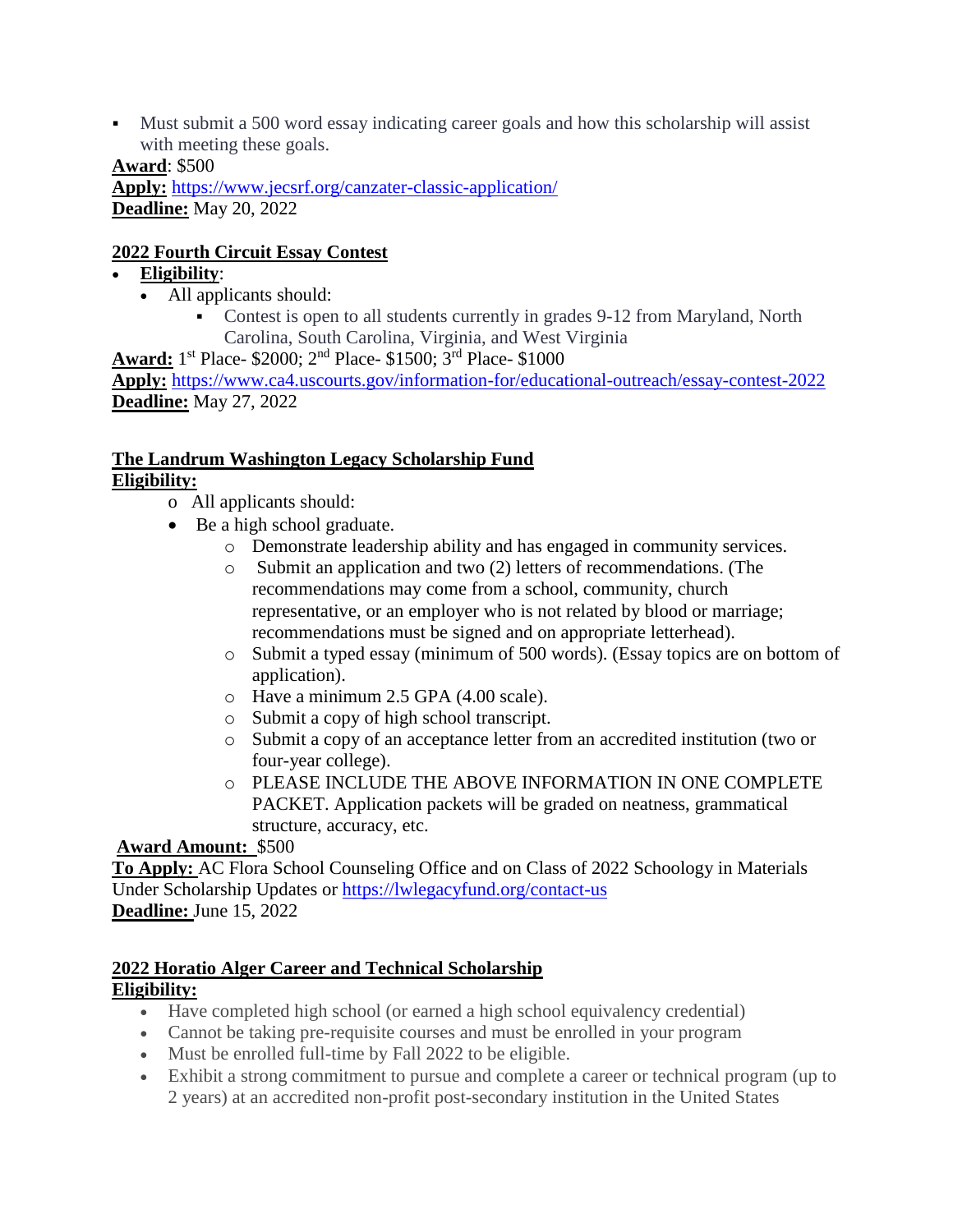- Demonstrated critical financial need (must be eligible to receive the Federal Pell grant as determined by completion of the FAFSA)
- Demonstrated perseverance in overcoming adversity
- Be under the age of 30
- Be a United States citizen
- Funds may be used for tuition, fees, books and supplies. All scholarship funds are paid directly to the institution on behalf of the recipient.

# **Award Amount:** (500) \$2500

**To Apply:** <https://scholars.horatioalger.org/about-our-scholarship-programs/technical/> **Deadline:** June 15, 2022

# **Kappa Foundation Scholarship**

- Student Eligibility:
	- Be a male, graduating senior from a Columbia area high school;
	- Complete the scholarship application;
	- Provide a transcript indicating that the student has a 2.5 G.P.A. or higher;
	- Attach a copy of acceptance letter to a two or four-year degree program;
	- Provide a letter of recommendation from a teacher;
	- Provide a letter of recommendation from a member of the community; and
	- Type an essay (3-5 pages) describing "Achieving My Dreams Through College".
	- Sign and mail you application package to the address below.

# Award: \$1000

Apply: [AC](http://www.hamptonwildlifefund.org/scholarship.html) Flora School Counseling Office and on Class of 2022 Schoology in Materials Deadline: June 25, 2022

#### **Delete Cyberbullying Scholarship Award Eligibility:**

- All applicants should:
	- o Must be a high school student (9th-12th grader), college student or graduate student attending or planning to enter an accredited U.S. college or university.
	- o Must complete the online application form or you can print out the application and mail it to: 2261 Market Street #291, San Francisco CA 94114.
	- o Selection is based on the written statement and focused on creativity, content and commitment to the cause of deleting cyberbullying.

# **Award Amount:** \$1000

**To Apply:** [AC](http://www.hamptonwildlifefund.org/scholarship.html) Flora School Counseling Office and on Class of 2022 Schoology in Materials Under Scholarship Updates or **<https://www.endcyberbullying.net/scholarship> Deadline:** June 30, 2022